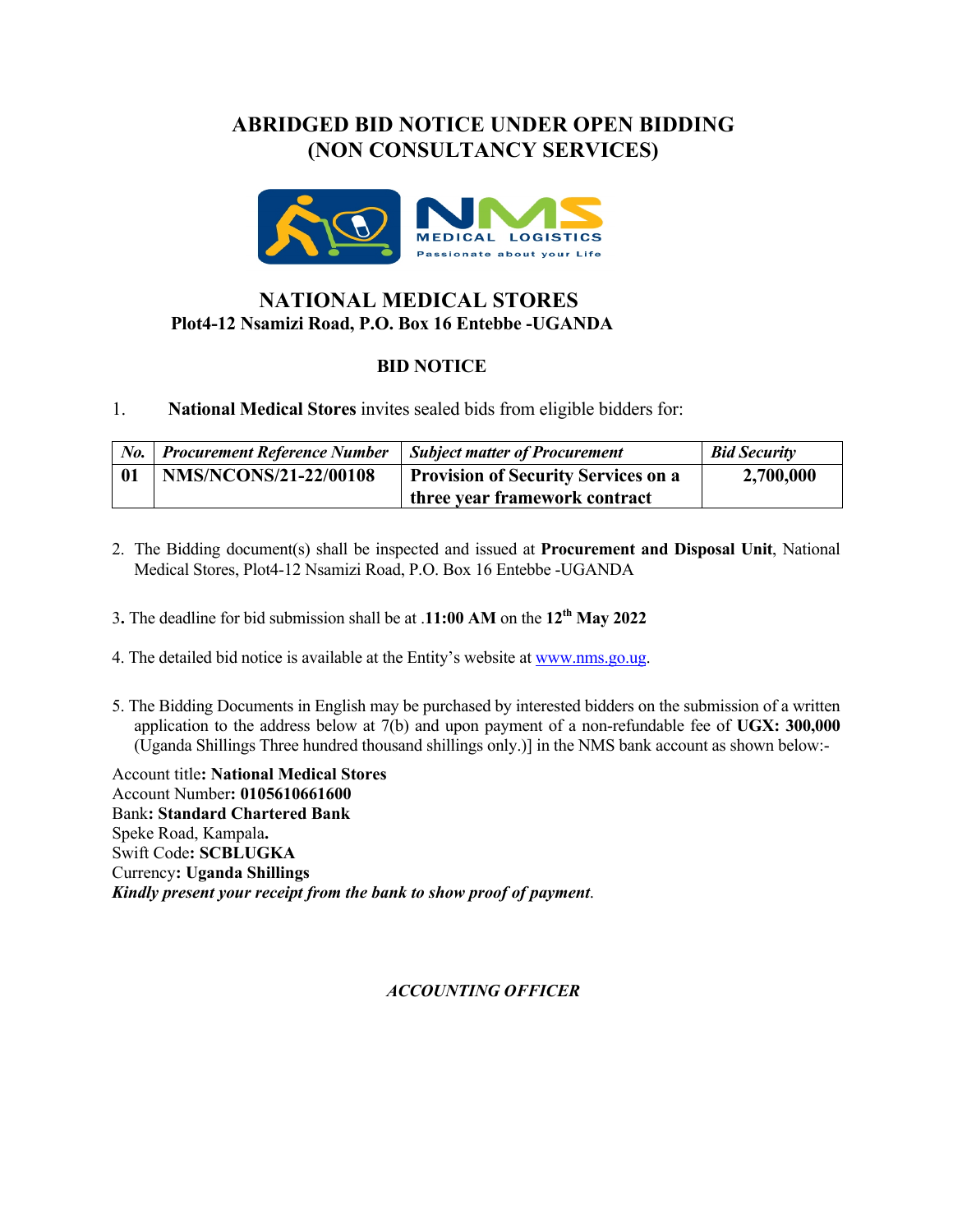

## **BID NOTICE UNDER OPEN BIDDING**

#### **Provision of Security Services on a 3 year framework contract under Tender Ref: NMS/NCONS/21-22/00108**

- 1. The **National Medical Stores** has allocated funds to be used for the acquisition of **provision of Security Services** on a three year framework contract.
- 2. The Entity invites sealed bids from eligible bidders for the provision of the above non consultancy services.
- 3. Bidding will be conducted in accordance with the open domestic bidding procedures contained in the Public Procurement and Disposal of Public Assets Act, 2003, and is open to all bidders.
- 4. Interested eligible bidders may obtain further information and inspect the bidding documents at the address given below at 8(a) from **8:00am to 5:00 pm**.
- 5. The Bidding Documents in English may be purchased by interested bidders on the submission of a written application to the address below at 8(b) and upon payment of a non-refundable fee of **UGX: 300,000** (Uganda Shillings Three hundred thousand shillings only.)].
- 6. Bids must be delivered to the address below at 8(c) at or before **11:00AM** *on 12th May 2022***.** *All bids must be accompanied by a bid security. The Bid security must be valid until 08th December* **2022***.* Late bids shall be rejected. Bids will be opened in the presence of the bidders' representatives who choose to attend at the address below at 8(d) at **11:30AM on** *12th May* **2022.**
- 7. There shall be a pre bid meeting on **22nd April 2022 at 11:00am.**
- 8. (a) Documents may be inspected at: **Procurement and Disposal Unit**, National Medical Stores, Plot4-12 Nsamizi Road, P.O. Box 16 Entebbe -UGANDA

 (b) Documents will be issued from: **Procurement and Disposal Unit**, National Medical Stores, Plot4-12 Nsamizi Road, P.O. Box 16 Entebbe -UGANDA

 (c) Bids must be delivered to: **General Manager's Office**, National Medical Stores, Plot 4-12 Nsamizi Road, P.O. Box 16 Entebbe -UGANDA

(d)Address of Bid Opening: **Staff Canteen**, National Medical Stores. Plot 4-12 Nsamizi Road, P.O. Box 16 Entebbe –UGANDA